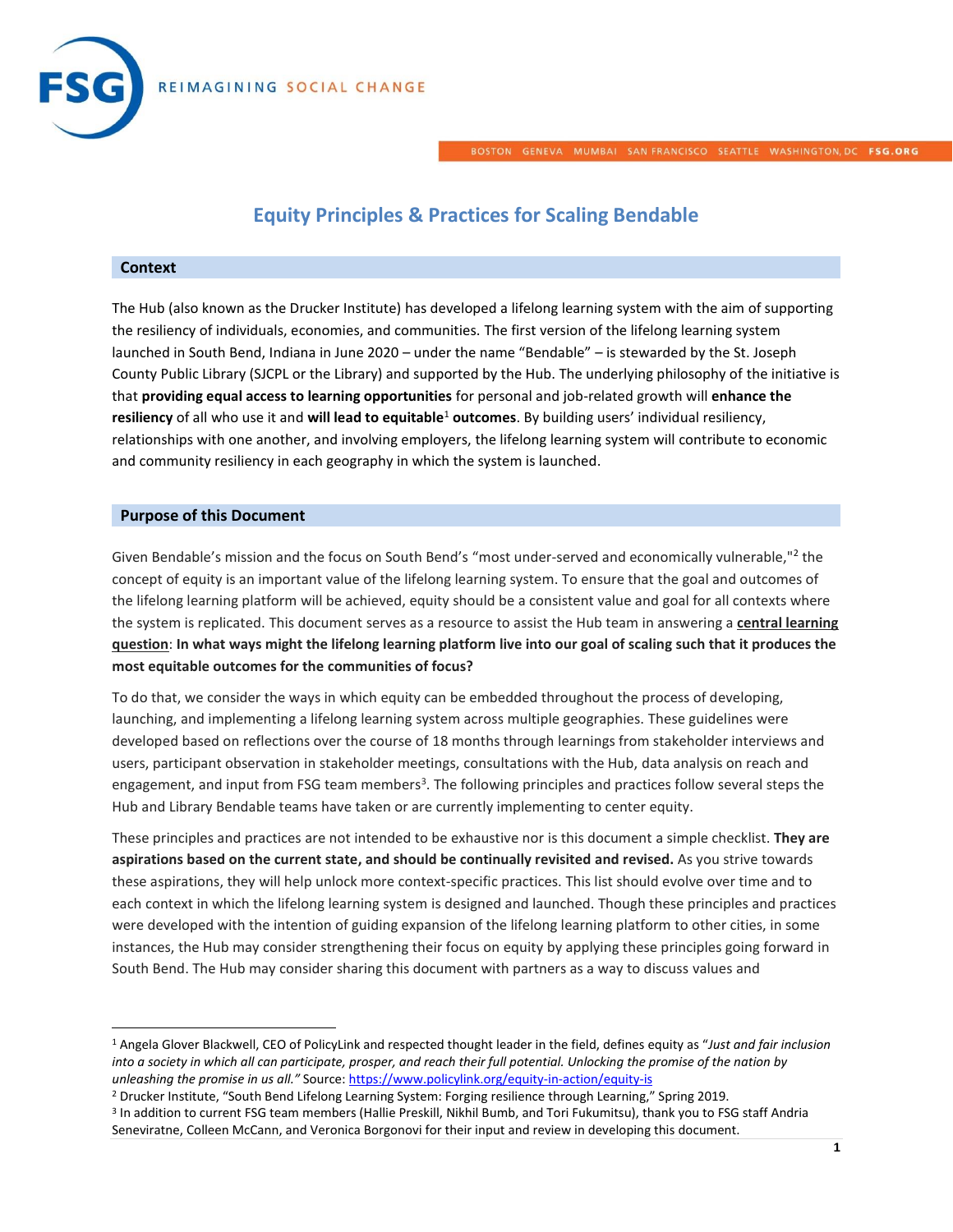expectations, as well as the basis of an accountability measure. Finally, we recommend that these guidelines be embedded in future evaluation work.

## **Suggested Approach for Using this Document**

The process below highlights *one* approach to incorporating a regular practice to reflect on these guidelines, although there are multiple ways to support the integration of these guidelines when designing and implementing a lifelong learning system.

- 1. Share this guide with all Hub staff and core team members. Ask members to individually reflect on their experiences and the associated principles and practices based on the process components relevant to their roles.
- 2. Hold a full team session to share individual reflections and jointly discuss the degree to which these principles and practices are reflected in current or prior activities and processes, as well as to brainstorm on how to integrate these guidelines going forward.
- 3. Make individual and team commitments to specific practices to advance equity, and collectively determine how to hold one another accountable to these goals in a supportive but unyielding fashion.
- 4. Establish a regular cadence (e.g., monthly) dedicated to revisiting this document, sharing updates on commitments made, discussing challenges and roadblocks, and updating commitments. During these meetings, create time to also share on the ease or degree to which these practices are becoming regular or second nature.
- 5. Where relevant, add new practices to this document and continuously evolve it to new contexts.

By implementing a similar process to regularly incorporate these guidelines and reflect on these processes, the aim is to ultimately build and refine a capability to consistently and constantly embed and center equity in all functions, team members, and implementation.

## **Principles for Embedding Equity**

At its core, a lifelong learning system like Bendable is about building a customized platform for each geography that provides equal access to learning opportunities for personal and job-related growth in order to lead to equitable outcomes and enhance the resiliency of all who use it. Living into this philosophy requires a critical focus on embedding equity throughout all processes of the lifelong learning system based on four key principles:

- **1. Center the voice of the community.** When entering a new geography, make a concerted effort to engage a diverse set of stakeholders, including communities of color and immigrant populations. Continuously seek and incorporate guidance from the community as an anchor point to guide ongoing decision-making.
- **2. Identify and challenge assumptions.** Assumptions are an inevitable part of quick decision-making, but are based on an underlying set of beliefs that can and often are grounded in biases. Take explicit measures to surface and reduce biases, challenge assumptions, and invite a diversity of input to do so.
- **3. Build in time and opportunities to continuously reflect.** Engage in dialogue about what is being learned on an ongoing basis, and refine processes based on learnings.
- **4. Support community ownership.** In addition to seeking and incorporating input from the community into decision-making, bring community members and local organizations into the decision-making process. Create explicit opportunities to give agency to the local community to drive processes and, ultimately, to own implementation of the lifelong learning system.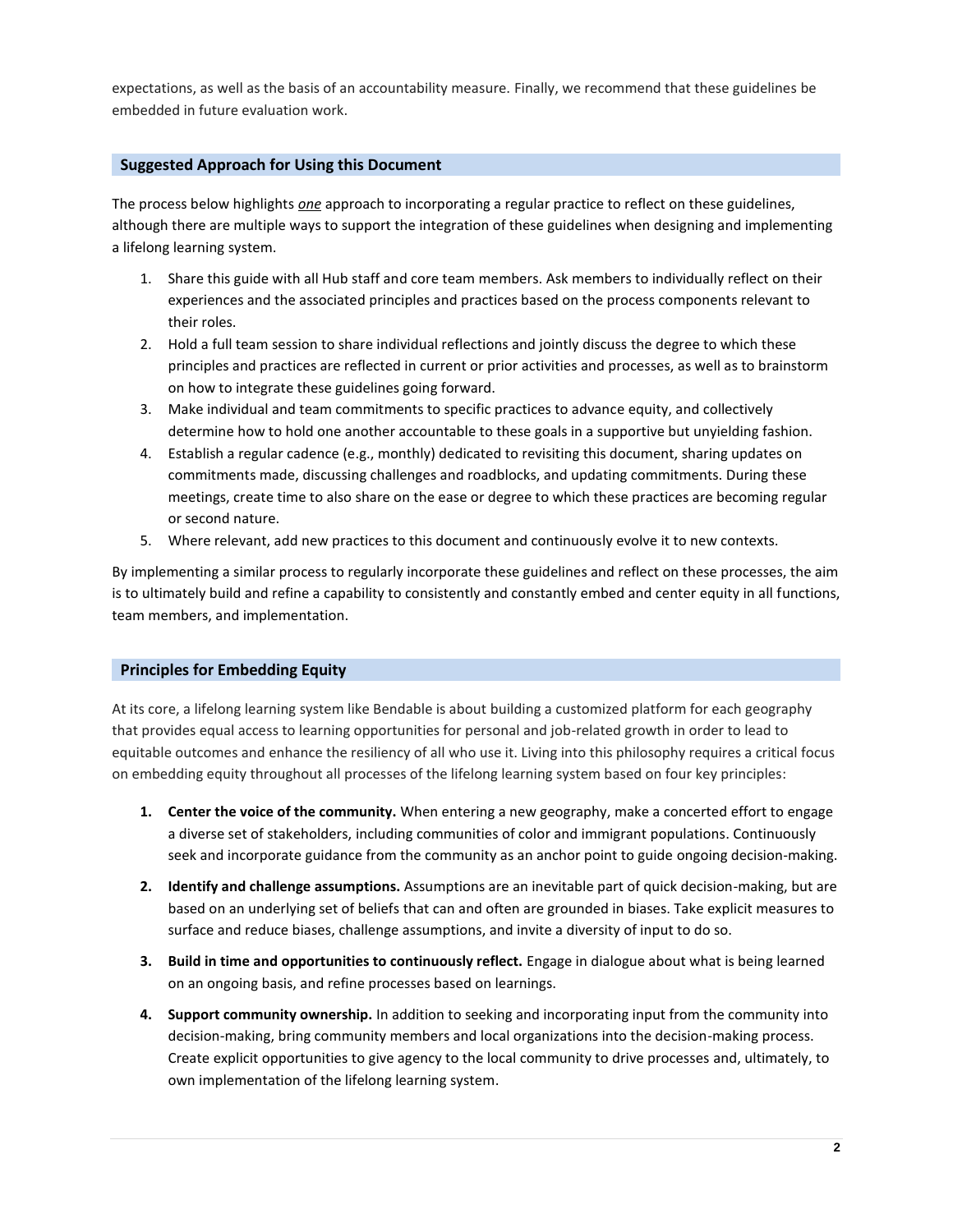These four principles serve as the foundation for the following equity-based practices that support an approach focused on equity at each step of the process to build and implement a lifelong learning system like Bendable.

## **Practices for Embedding Equity**

l

In this section, we organize the practices for embedding equity by components of the process to build and implement a lifelong learning system in a specific community. These components are not necessarily sequential; some are parallel or crosscutting. For each component, we start with one or more learning questions to prompt considerations for how to center equity in that part of the process and then provide practices that begin to address each learning question.



| <b>Process</b><br><b>Component</b>  | Practices for Embedding Equity <sup>4</sup>                                                                                                                            |
|-------------------------------------|------------------------------------------------------------------------------------------------------------------------------------------------------------------------|
| <b>Selecting</b>                    | LQ1. What defines "need" for a geography to have a lifelong learning system?                                                                                           |
| <b>Geographies for</b><br>Expansion | Establish criteria for city consideration and determining city need for a lifelong<br>learning system (e.g., population size, percent of population earning below \$18 |

<sup>4</sup> [Racial Equity Tools](http://www.racialequitytools.org/) provides a wide array of resources (tools, research, tips, curricula, and ideas) that can supplement and help implement these practices, starting with increasing individual and team understanding of racial equity as well as how to better incorporate racial equity at every level and step of the process (e.g., training and development, evaluation and learning).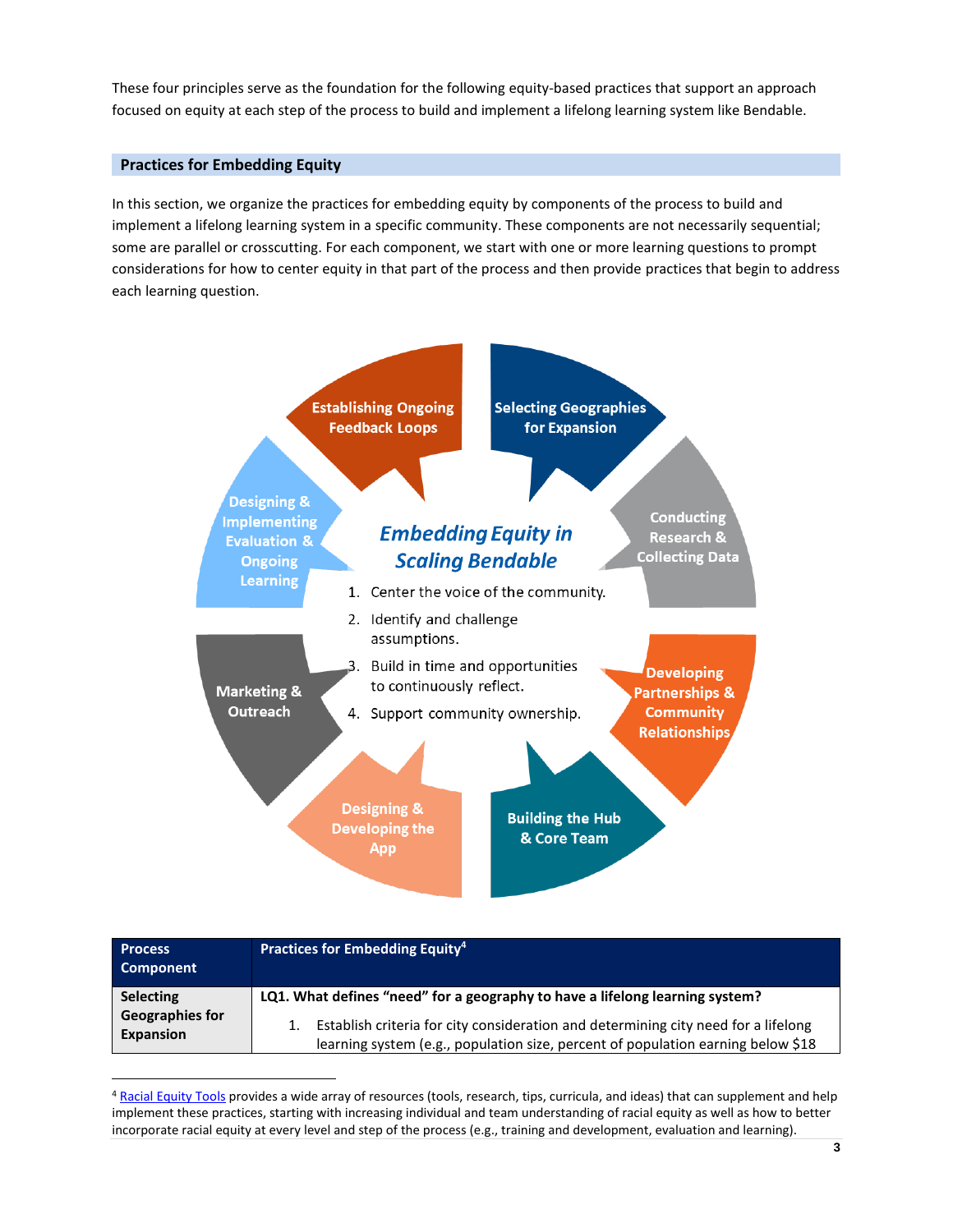|                                            | an hour, strong presence of community anchor or other community<br>organizations, strong social service network).                                                                                                                                                                                                                                                                                                                                                                                                                                                                                                                                                                                                                                                                                                                                                                                               |
|--------------------------------------------|-----------------------------------------------------------------------------------------------------------------------------------------------------------------------------------------------------------------------------------------------------------------------------------------------------------------------------------------------------------------------------------------------------------------------------------------------------------------------------------------------------------------------------------------------------------------------------------------------------------------------------------------------------------------------------------------------------------------------------------------------------------------------------------------------------------------------------------------------------------------------------------------------------------------|
|                                            | LQ2. What could it look like to have a more inclusive process? How can it be designed to<br>ensure as equitable access as possible for geographies with the greatest need?                                                                                                                                                                                                                                                                                                                                                                                                                                                                                                                                                                                                                                                                                                                                      |
|                                            | 2. Consider processes that allow for greater diversity of geographies applying for<br>consideration. For example, a well- and widely advertised open RFP (request for<br>proposal) process can reduce network bias. Alternatively, requesting geographies<br>to submit a LOI (letter of interest) and doing an initial stage of evaluation before<br>requesting additional documentation reduces the burden of an onerous "one-<br>shot" application process.<br>3.<br>Limit bias in who finds out about the platform by evaluating how information<br>about the lifelong learning system and the potential for expansion is reaching<br>geographies, as well as which geographies (and who) is able to access the<br>information.<br>Research and proactively reach out to cities with high need for a lifelong learning<br>4.<br>system that may not be in immediate networks, may not be good candidates, or |
|                                            | may be encountering other barriers to entry/application.                                                                                                                                                                                                                                                                                                                                                                                                                                                                                                                                                                                                                                                                                                                                                                                                                                                        |
|                                            | LQ3. Once geographies are under consideration, how can the selection process be<br>designed to be as inclusive as possible? Are we being transparent enough about our<br>process and decision-making?                                                                                                                                                                                                                                                                                                                                                                                                                                                                                                                                                                                                                                                                                                           |
|                                            | 5.<br>Consider who you are asking to be involved in the process and the burden of                                                                                                                                                                                                                                                                                                                                                                                                                                                                                                                                                                                                                                                                                                                                                                                                                               |
|                                            | materials you are asking them to produce to be a candidate for consideration. <sup>5</sup><br>Conduct research into the demographic makeup, as well as the historical context,<br>6.<br>of geographies under consideration and/or geographies that express interest to<br>identify and assess needs and target populations.                                                                                                                                                                                                                                                                                                                                                                                                                                                                                                                                                                                     |
|                                            | Seek input from and ensure the inclusion of members of target communities in<br>7.<br>the process before making decisions about geography selection (e.g., inclusion of<br>community members in a committee).                                                                                                                                                                                                                                                                                                                                                                                                                                                                                                                                                                                                                                                                                                   |
|                                            | Clearly communicate information about the timeline, steps, and requirements<br>8.<br>(including any limitations and/or flexibility) of the application and selection<br>process, as well as how and why decisions have been made.                                                                                                                                                                                                                                                                                                                                                                                                                                                                                                                                                                                                                                                                               |
|                                            | Cultivate trusted relationships with those involved in the process from<br>9.<br>geographies under consideration to enable two-way sharing of candid feedback<br>and information.                                                                                                                                                                                                                                                                                                                                                                                                                                                                                                                                                                                                                                                                                                                               |
| <b>Conducting</b><br><b>Research &amp;</b> | LQ1. How can the geography's history and demographics inform the life-long learning<br>system's design and implementation?                                                                                                                                                                                                                                                                                                                                                                                                                                                                                                                                                                                                                                                                                                                                                                                      |
| <b>Collecting Data</b>                     | Invest significant time in understanding the local community-including history<br>1.<br>and demographics-through interviews, secondary research, and observation.<br>Confirm findings with local community members.<br>Continue to scan and monitor the evolving local context, including changing<br>2.<br>issues and demographics within the geography.                                                                                                                                                                                                                                                                                                                                                                                                                                                                                                                                                       |
|                                            | LQ2. Are research and data collection processes inclusive?                                                                                                                                                                                                                                                                                                                                                                                                                                                                                                                                                                                                                                                                                                                                                                                                                                                      |
|                                            | Where possible, partner with local research organizations or organizations<br>3.<br>specialized in community-based research to build trust.                                                                                                                                                                                                                                                                                                                                                                                                                                                                                                                                                                                                                                                                                                                                                                     |

 $\overline{a}$ 

<sup>&</sup>lt;sup>5</sup> While not directly applicable in a 1:1 manner, Arabella Advisors' "<u>Incorporating Diversity, Equity, And Inclusion In</u> [Your Grant-Making Process: A Checklist Of Potential Actions](http://www.equityinphilanthropy.org/2016/10/04/dei-grantmaking-checklist/)" provides a helpful list of actions and practices to improve diversity, equity, and inclusion in applications practices, many of which can be translated to and/or slightly modified to apply the geography selection and RFP process.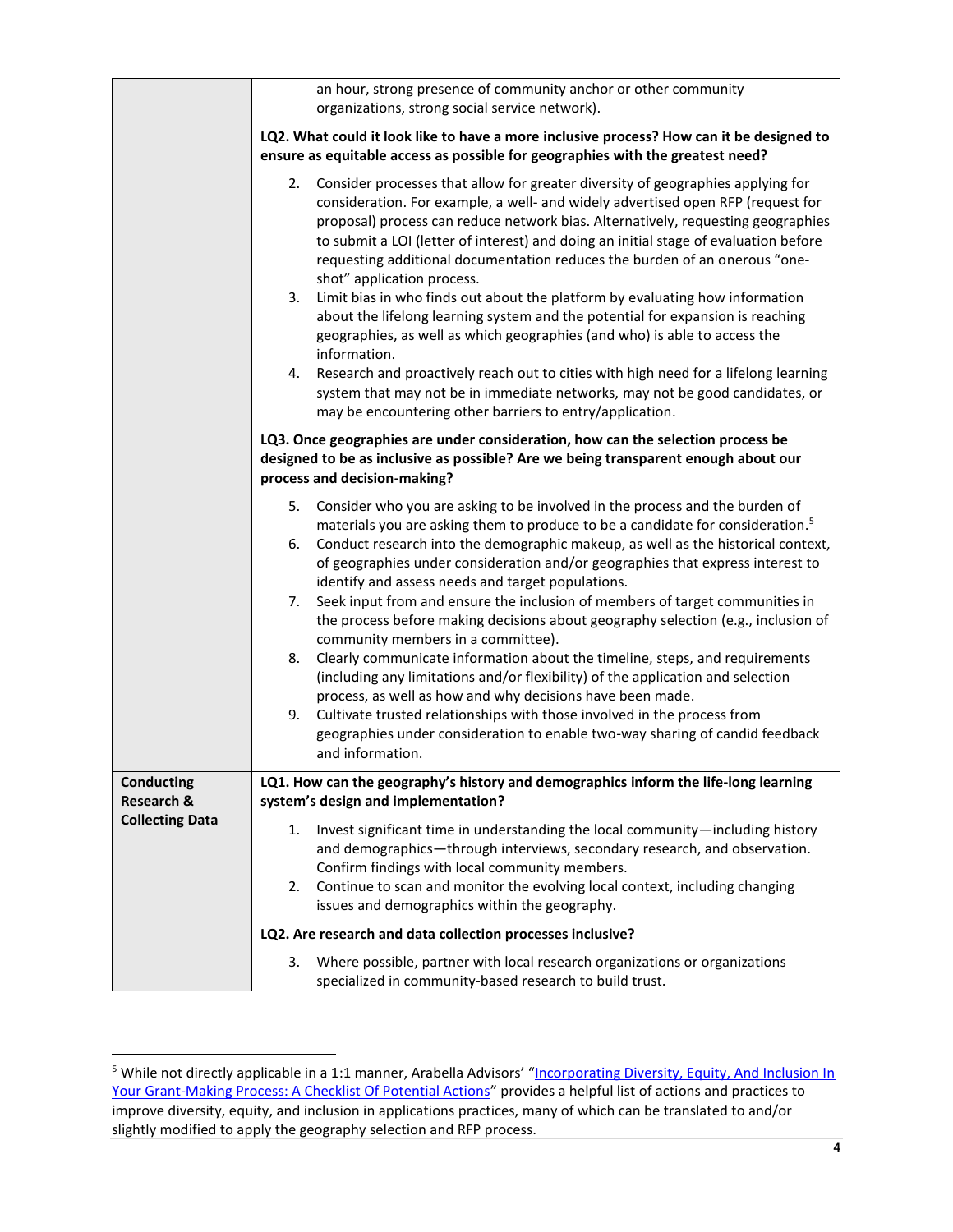|                                                                          | Enlist translators to facilitate data collection from and involvement of non-<br>4.<br>English speakers, or ask them to conduct interviews / focus groups in<br>participants' primary language and have it translated afterwards.<br>Compensate interviewees for their time (e.g., grocery or gas gift cards). Not all<br>5.<br>interviewees may accept compensation but, for fairness, all interviewees should<br>be offered an honorarium. Some interviewees, especially expert interviews, may<br>decline honoraria (by policy or principle) or may ask to donate the fee. Where<br>possible, gift cards to a local store demonstrate an investment in the local<br>community.<br>Ask permission to interview, take photos, record, and to use information shared.<br>6.<br>These steps communicate respect, and help build rapport and trust.<br>Be transparent on how the information provided will be used, as well as what<br>7.<br>follow-up, if any, will look like. Promise confidentiality / anonymity if needed. |
|--------------------------------------------------------------------------|------------------------------------------------------------------------------------------------------------------------------------------------------------------------------------------------------------------------------------------------------------------------------------------------------------------------------------------------------------------------------------------------------------------------------------------------------------------------------------------------------------------------------------------------------------------------------------------------------------------------------------------------------------------------------------------------------------------------------------------------------------------------------------------------------------------------------------------------------------------------------------------------------------------------------------------------------------------------------------------------------------------------------|
|                                                                          | LQ3. How can this initial research and data collection guide other efforts?                                                                                                                                                                                                                                                                                                                                                                                                                                                                                                                                                                                                                                                                                                                                                                                                                                                                                                                                                  |
|                                                                          | Anchor the design of other research and engagement efforts in these data (e.g.,<br>8.<br>when considering representation among partners, who to interview within the<br>community). For example:<br>Ensure representation that reflects the local demographic makeup in<br>$\bullet$<br>community interviews, particularly emphasizing representation among<br>target populations.<br>Disaggregate data and compare with local demographic data to analyze by<br>9.                                                                                                                                                                                                                                                                                                                                                                                                                                                                                                                                                          |
|                                                                          | different identity groups or geographies (e.g., ZIPs of interest).                                                                                                                                                                                                                                                                                                                                                                                                                                                                                                                                                                                                                                                                                                                                                                                                                                                                                                                                                           |
| <b>Developing</b><br>Partnerships &<br>Community<br><b>Relationships</b> | LQ1. What steps should be taken to design equitable partnerships?<br>1.<br>Define what it means to be a partner and set clear expectations (for all involved).<br>Distinguish between roles for a partner versus other key stakeholder roles (e.g.,<br>2.<br>input provider, spokesperson). True partnership means an equal voice and say<br>along the way. True partnership does not necessarily mean equal financial<br>contribution, although contributions may come through other resources based<br>on relative strengths. True partnership is about alignment on outcomes and<br>shared responsibilities (i.e., relative roles to achieve outcomes).<br>3.<br>Identify strengths and relative deficits within the Hub or core team (e.g., limited<br>understanding of local context) and seek out complementary partnerships that<br>acknowledge these relative strengths and deficits.                                                                                                                                |
|                                                                          | LQ2. How can relationships with the local community be incorporated into the process                                                                                                                                                                                                                                                                                                                                                                                                                                                                                                                                                                                                                                                                                                                                                                                                                                                                                                                                         |
|                                                                          | in an equitable and inclusive manner?                                                                                                                                                                                                                                                                                                                                                                                                                                                                                                                                                                                                                                                                                                                                                                                                                                                                                                                                                                                        |
|                                                                          | 4. Ensure representation that reflects the local community within the partner and<br>stakeholder group. Identify and invest in relationships with partners and<br>stakeholders from marginalized communities that have traditionally been left out<br>of decision-making.<br>Elevate local voices that represent the community as partners in the process.<br>5.                                                                                                                                                                                                                                                                                                                                                                                                                                                                                                                                                                                                                                                             |
|                                                                          | Focus on building relationships with partners and local stakeholders with a tone<br>6.<br>of humility and gratitude in communications and interactions. Doing so helps<br>build the health and strength of community relationships and reduces their<br>transactional nature.<br>Acknowledge contributions and provide attribution.<br>7.                                                                                                                                                                                                                                                                                                                                                                                                                                                                                                                                                                                                                                                                                    |
|                                                                          | LQ3. What steps can be taken to support and drive increasing community ownership of                                                                                                                                                                                                                                                                                                                                                                                                                                                                                                                                                                                                                                                                                                                                                                                                                                                                                                                                          |
|                                                                          | the lifelong learning system post-launch?                                                                                                                                                                                                                                                                                                                                                                                                                                                                                                                                                                                                                                                                                                                                                                                                                                                                                                                                                                                    |
|                                                                          | 8.<br>Research key community organizations and individuals who are leaders and<br>trusted by each community. Invest in relationships with these organizations and<br>leaders who may serve as relationship brokers. Engage in open dialogue to                                                                                                                                                                                                                                                                                                                                                                                                                                                                                                                                                                                                                                                                                                                                                                               |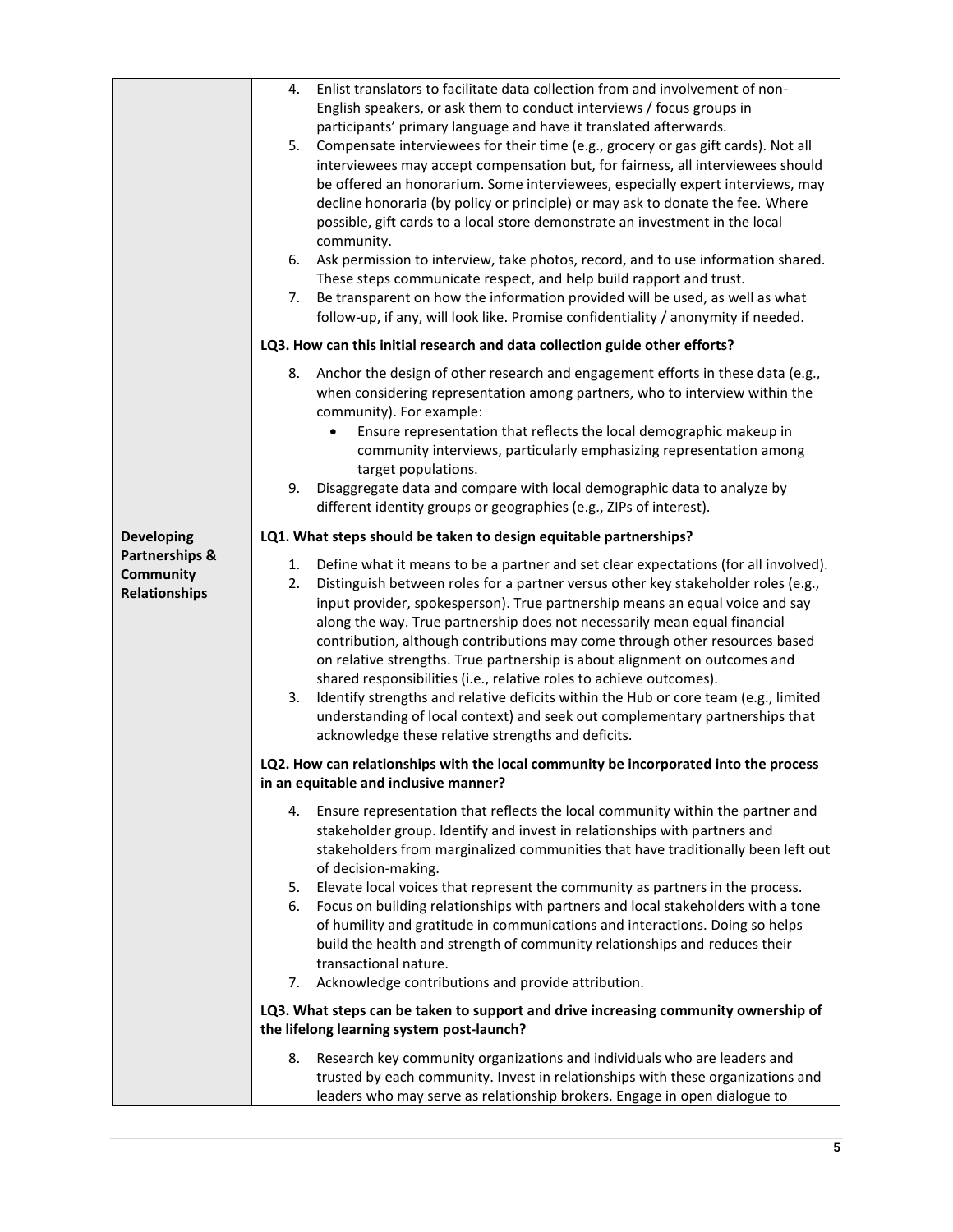|                               | understand the needs of each community group, how to build trust, and how to                |
|-------------------------------|---------------------------------------------------------------------------------------------|
|                               | reach the community.                                                                        |
|                               | 9.<br>Engage community members and leaders to jointly brainstorm and address                |
|                               | issues of access, engagement, and retention, including how to identify and                  |
|                               | mitigate barriers as well as naming the root causes behind those barriers.                  |
|                               | 10. Facilitate focus groups and/or town halls to invite additional perspectives. When       |
|                               | possible - and not creating a resource burden on communities - conduct                      |
|                               | meetings where communities are in order to build comfort and trust, rather than             |
|                               | asking community members to come to the Hub or Core Team.                                   |
|                               | 11. Establish and plan to increasingly transfer ownership and responsibilities to local     |
|                               | partners.                                                                                   |
| <b>Building the Hub &amp;</b> | LQ1. How can the core team supporting the lifelong learning system include the lived        |
| <b>Core Team</b>              | experiences of those the system aims to benefit?                                            |
|                               |                                                                                             |
|                               | 1. Ensure diversity of backgrounds and perspectives in the team's composition in a          |
|                               | way that reflects the target population and geography.                                      |
|                               | 2. Prioritize bringing community members onto the Hub team and sharing power                |
|                               | and ownership in the process. Involve community members, especially people of               |
|                               | color, in decision-making.                                                                  |
|                               | LQ2. How can the core team foster an inclusive culture and support ongoing learning on      |
|                               | equity?                                                                                     |
|                               | Require and provide implicit bias, equity, and anti-racism training to all staff and<br>3.  |
|                               | team members.                                                                               |
|                               | Establish practices that regularly reinforce the principles of these trainings (e.g.,<br>4. |
|                               | regularly attending on-going trainings; regular cadence of open, honest                     |
|                               | conversations about how these principles are being applied.                                 |
|                               | Create accountability mechanisms to support and ensure regular practice,<br>5.              |
|                               | growth, and development on equity and inclusion (e.g., including equity                     |
|                               | principles and objectives/metrics into performance management and reviews,                  |
|                               | establishing an external Equity Advisory Board).                                            |
|                               | Engage in conversations about implicit biases, perceptions of the community<br>6.           |
|                               | (combined with sense making of the research on local demographics and                       |
|                               | history), and the perceived risks with taking a more intentional equity-focused             |
|                               | approach (e.g., tension between a nimble/agile approach and pausing for                     |
|                               | reflection and incorporation of more perspectives).                                         |
|                               |                                                                                             |
| Designing &                   | LQ1. How can the app best reflect the local community, including its assets and needs?      |
| Developing the                | Take a human- and community-centered approach to app conceptualization and<br>1.            |
| App                           | design by focusing on the community's assets and needs and requirements, and                |
|                               | involving the local community perspective in all steps of the process.                      |
|                               | Ensure representation of diverse community members (based on the local<br>2.                |
|                               | demographic and history research) more directly in the design process - both as             |
|                               | input providers as well as members of the design team. Share ownership with                 |
|                               | community members, and ensure they have direct, representative input as                     |
|                               | members of the design and local teams at all steps of the process.                          |
|                               | 3.<br>Seek input from other community members throughout the process and do not             |
|                               | rely on team members to fully represent a / their community. Be aware of                    |
|                               | intersectional identities as well and the different perspectives that team or               |
|                               | community members may bring based on intersectionality (e.g., Black men and                 |
|                               | Black women have different perspectives; recent immigrants and fourth-                      |
|                               | generation members of the same community have different perspectives).                      |
|                               | LQ2. What do we need to know about the history of racism, sexism, ableism, and other        |
|                               | root causes of discrimination and inequities in current technology design and               |
|                               | development practices? How is this history manifesting in our practices and what steps      |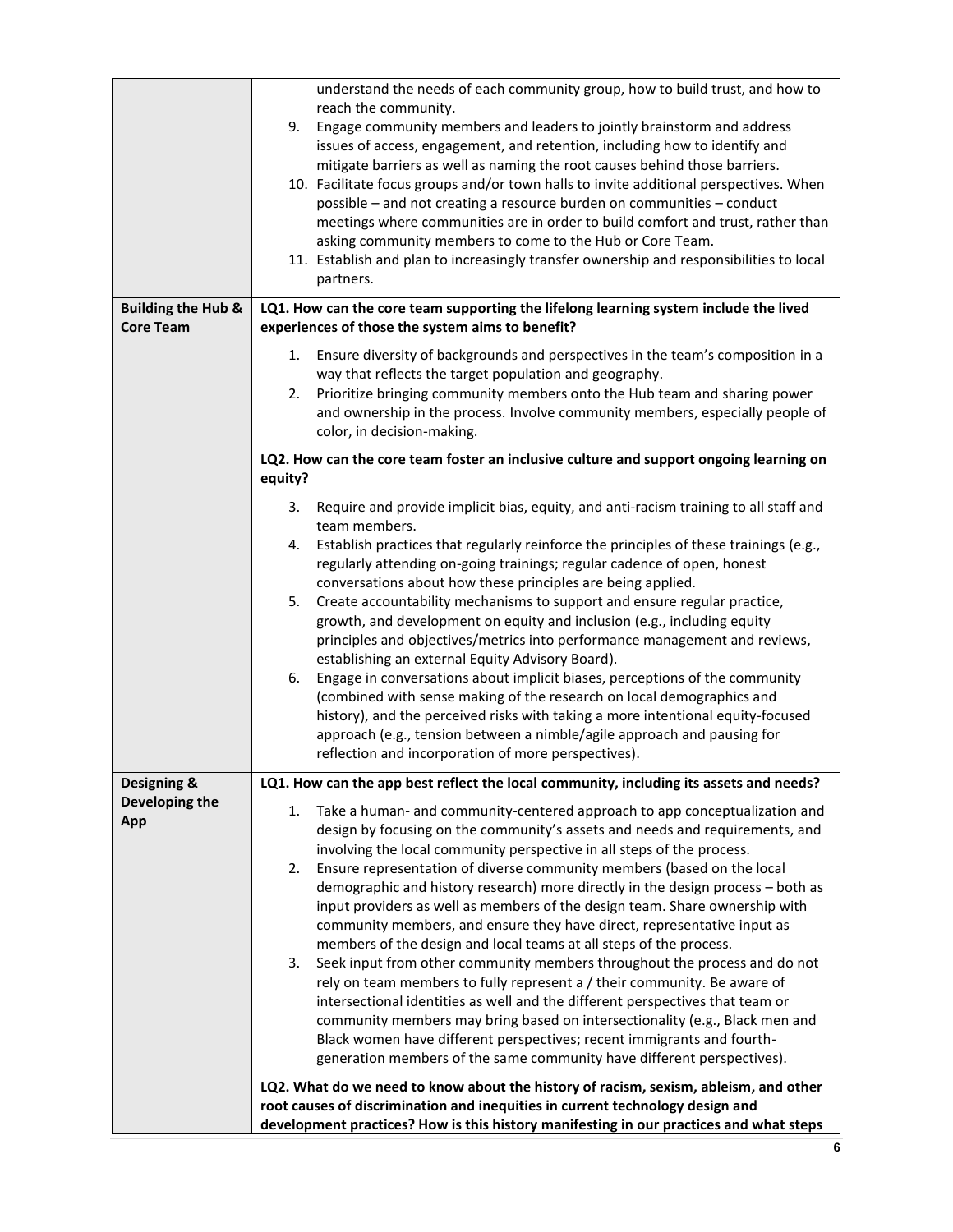|                                                | do we need to take to reframe and incorporate a more inclusive and equitable design                                                                                                                                                                                                                                                                                                                                                                                                                                                                                                                                                                                                                                                                  |
|------------------------------------------------|------------------------------------------------------------------------------------------------------------------------------------------------------------------------------------------------------------------------------------------------------------------------------------------------------------------------------------------------------------------------------------------------------------------------------------------------------------------------------------------------------------------------------------------------------------------------------------------------------------------------------------------------------------------------------------------------------------------------------------------------------|
|                                                | and development process for the app?                                                                                                                                                                                                                                                                                                                                                                                                                                                                                                                                                                                                                                                                                                                 |
|                                                | Invest time and resources in capacity building to develop an understanding of the<br>4.<br>history of racism in current technology design and development practices for the<br>full design and development team.<br>Build in accountability measures and regular checkpoints to evaluate the degree<br>5.<br>to which these practices are applied or challenged in the design and<br>development process for the lifelong learning system.<br>Ensure the design and feel (e.g., fonts, colors) of the app is inclusive of those with<br>6.<br>different abilities.<br>Design and conduct a beta test process that is representative of the local<br>7.<br>community, particularly with an emphasis on inclusion of members of target<br>communities. |
|                                                | LQ3. What steps can help ensure the app continues to reflect the local context post-<br>launch?                                                                                                                                                                                                                                                                                                                                                                                                                                                                                                                                                                                                                                                      |
|                                                | Establish processes to update the app regularly based on user feedback.<br>8.<br>Establish feedback loops to maintain a pulse on relevant local content. Consider<br>9.<br>and establish, to the degree possible, guidelines for when users are directed to<br>content vs. front-page content is responsive to user interest.                                                                                                                                                                                                                                                                                                                                                                                                                        |
| <b>Marketing &amp;</b><br><b>Outreach</b>      | LQ1. Does the marketing and outreach plan reflect an understanding of the local<br>context?                                                                                                                                                                                                                                                                                                                                                                                                                                                                                                                                                                                                                                                          |
|                                                | Invest in establishing a strong understanding of the local community and<br>1.<br>demographics as a foundation for guiding marketing and outreach efforts,<br>including time spent in the community by the team. Doing so will help ensure<br>marketing and outreach messages and efforts are locally appropriate and do not<br>unintentionally reinforce or contribute to harmful dynamics and inequities.<br>Explore relationships and marketing and outreach efforts that support equitable<br>2.<br>access within the community, particularly for target populations. If possible,<br>partner with a local marketing organization with established and trusted<br>relationships in the community.                                                |
|                                                | LQ2. Are marketing and outreach efforts inclusive and equitable?                                                                                                                                                                                                                                                                                                                                                                                                                                                                                                                                                                                                                                                                                     |
|                                                | Use different tactics for different groups. For example, populations experiencing<br>3.<br>barriers to technology may be best reached through in-person and word-of-<br>mouth approaches and/or require bundled approaches that reduce or remove<br>barriers (e.g., community Wi-Fi access).<br>Use language and images that reflect the local community, especially for<br>4.<br>targeted campaigns for specific groups.                                                                                                                                                                                                                                                                                                                            |
|                                                | Test messaging and tactics with community members prior to release.<br>5.                                                                                                                                                                                                                                                                                                                                                                                                                                                                                                                                                                                                                                                                            |
|                                                | Engage a marketing partner that takes an explicit lens to evaluate messages and<br>6.<br>tactics for language and images that are offensive or have a history in racism,<br>sexism, classism, ableism, or other forms of discrimination.                                                                                                                                                                                                                                                                                                                                                                                                                                                                                                             |
| Designing &                                    | LQ1. What steps will help ensure an equity-focused evaluation and learning approach?                                                                                                                                                                                                                                                                                                                                                                                                                                                                                                                                                                                                                                                                 |
| <b>Implementing</b><br><b>Evaluation &amp;</b> | Build in evaluation and learning, with an explicit focus on equity, from the start<br>1.                                                                                                                                                                                                                                                                                                                                                                                                                                                                                                                                                                                                                                                             |
| <b>Ongoing Learning</b>                        | of the initiative.<br>Enlist third-party evaluators that have training in implicit bias and culturally<br>2.                                                                                                                                                                                                                                                                                                                                                                                                                                                                                                                                                                                                                                         |
|                                                | competent evaluation practices.                                                                                                                                                                                                                                                                                                                                                                                                                                                                                                                                                                                                                                                                                                                      |
|                                                | Embed the principles and practices in this document into the evaluation and<br>3.                                                                                                                                                                                                                                                                                                                                                                                                                                                                                                                                                                                                                                                                    |
|                                                | learning work, including but not limited to:<br>Ground all evaluation and learning processes in an understanding of the<br>$\bullet$                                                                                                                                                                                                                                                                                                                                                                                                                                                                                                                                                                                                                 |
|                                                | local history, demographics, and community context.                                                                                                                                                                                                                                                                                                                                                                                                                                                                                                                                                                                                                                                                                                  |